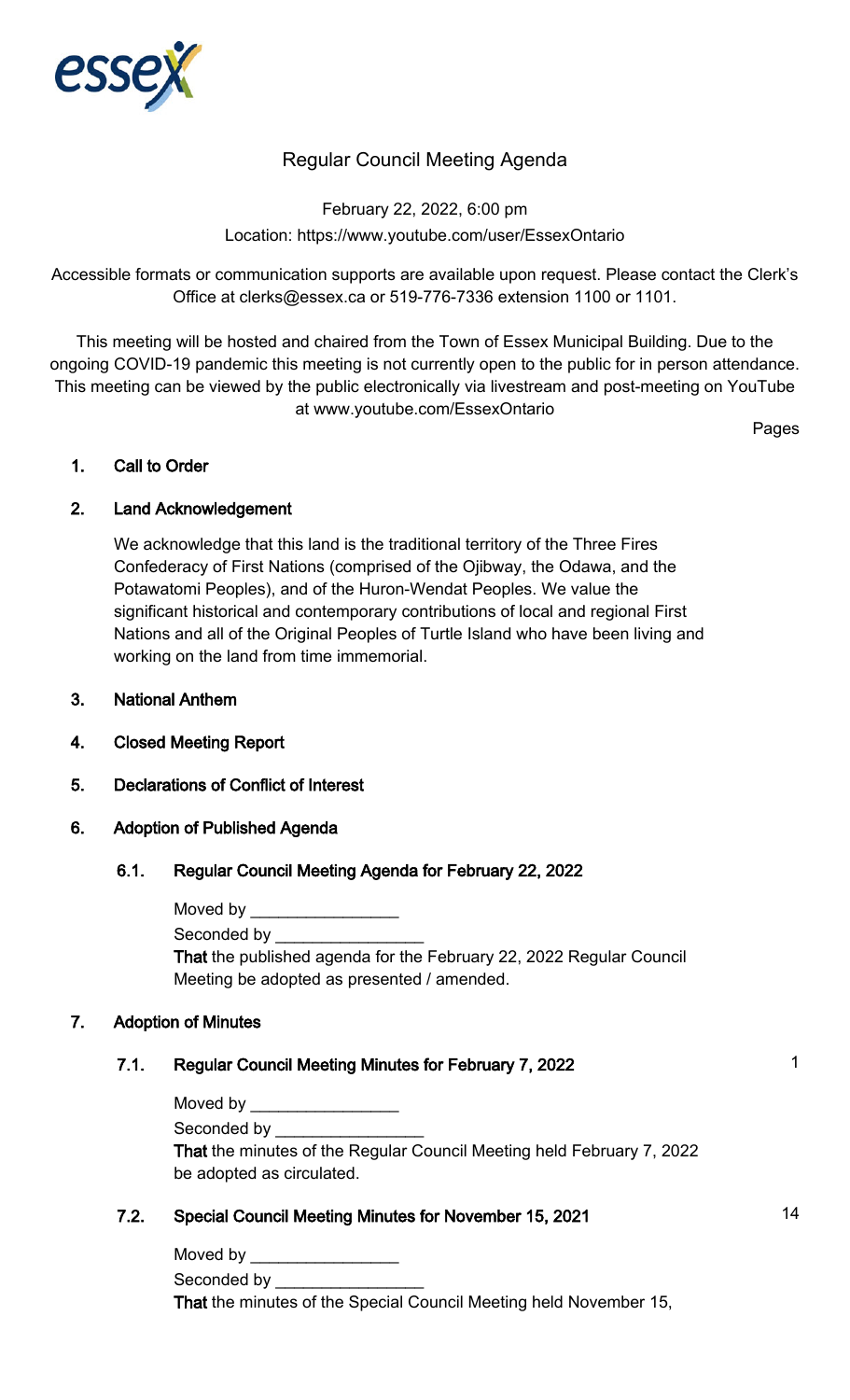2021 be adopted as circulated.

## 7.3. Special Council Meeting Minutes for November 29, 2021 17

| Moved by                                                          |
|-------------------------------------------------------------------|
| Seconded by <b>Seconded</b> by                                    |
| That the minutes of the Special Council Meeting held November 29, |
| 2021 be adopted as circulated.                                    |

#### 8. Public Presentations

#### 8.1. Rita Jabbour, Manager, Planning Services on behalf of the Essex Municipal Heritage Committee

RE: 2022 Community Preservation Award

Congratulations to Tony Boudreau, recipient of the 2022 Community Preservation Award as selected by the Essex Municipal Heritage Committee.

Moved by **we cannot** 

Seconded by

That the presentation made by Rita Jabbour, Manager, Planning Services on behalf of the Essex Municipal Heritage Committee be received; and

That Council extends their congratulations to Tony Boudreau, 2022 Community Preservation Award recipient.

## 8.2. Shawn Mulder, Resident 20 and 20

RE: County Road 20 (King Street East) and the County of Essex Rehabilitation Program

Moved by  $\rule{1em}{0.15mm}$ 

Seconded by \_\_\_\_\_\_

That the presentation by Shawn Mulder regarding County Road 20 and the County of Essex Rehabilitation Program be received.

## 9. Unfinished Business

#### 10. Reports from Administration

#### 10.1. Development Services-2022-01 33

RE: Results of New Official Plan Request for Proposal

Recommended Action:

Moved by

Seconded by \_\_\_\_\_\_\_\_\_\_\_\_\_\_\_\_

That Development Services-2022-01 report entitled Results of New Official Plan Request for Proposal prepared by Lori Chadwick, Director, Development Services dated February 22, 2022 be received;

That Council award the consulting services contract for the Town of Essex New Official Plan to WSP Canada Inc. in the amount of \$111,920.74 including non-refundable HST; and

That Council approve an additional \$1,920.74 for consulting services and an additional \$2,500.00 for printing costs for a total of \$4,420.74 to be funded from the Contingency Reserve - Planning & Zoning.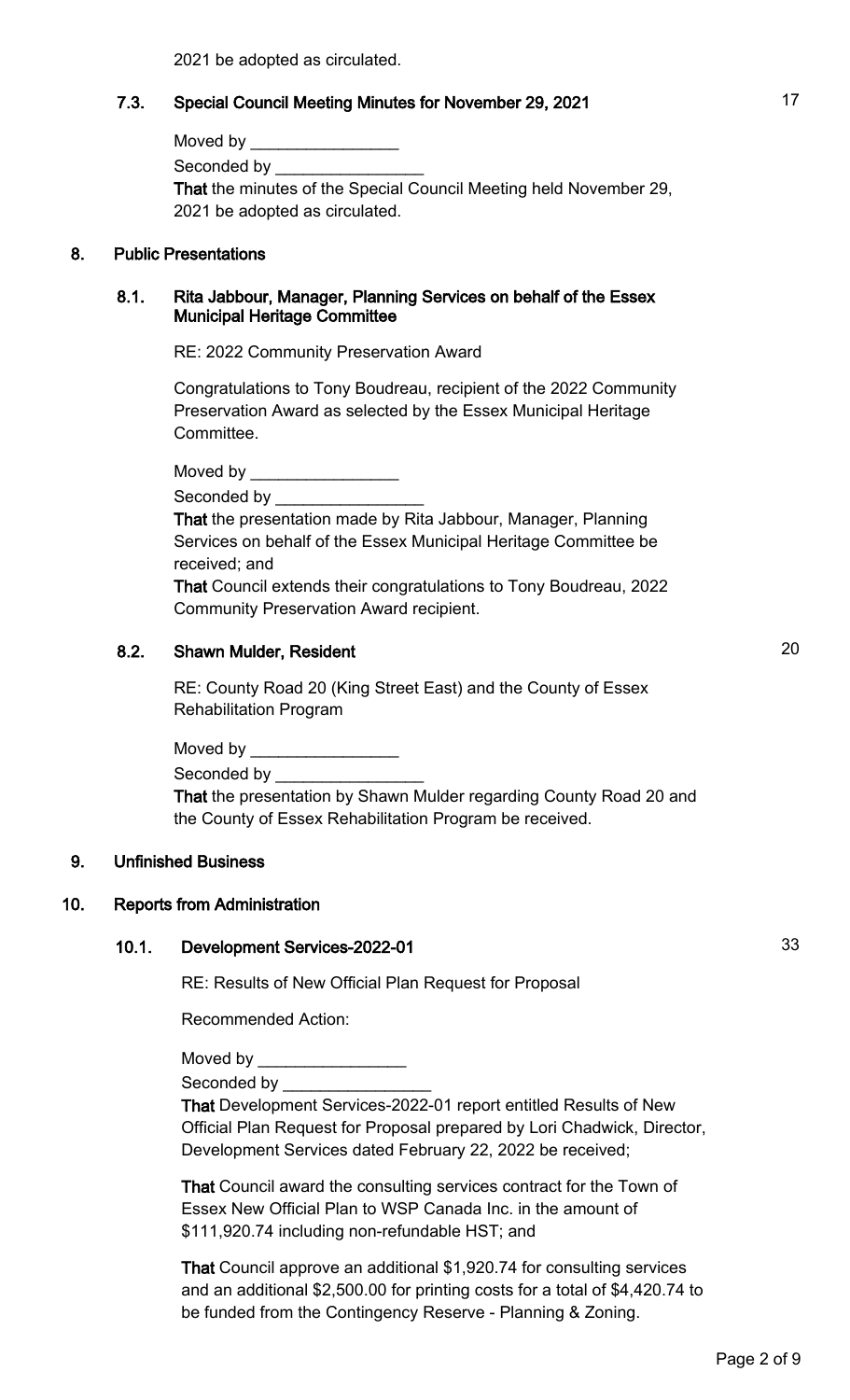#### 10.2. Development Services-2022-02 39

RE: Final Development Standards Manual

Recommended Action:

Moved by

Seconded by

That Development Services Report 2022-02 entitled Final Development Standards Manual prepared by Lori Chadwick, Director, Development Services dated February 22, 2022 be received; and

That Council approve and adopt the Town of Essex Development Standards Manual as presented at the February 22, 2022 meeting which may be further amended from time to time as necessary or required.

# 10.3. Finance and Business Services-2022-05 270

RE: Procurement By-Law – Revisions to the Procurement Principles, Procedures, Thresholds and Authorizations

Recommended Action:

Moved by

Seconded by

That Finance and Business Services Report 2022-05 entitled Procurement By-Law – Revisions to the Procurement Principles, Procedures, Thresholds and Authorizations prepared by Jackson Tang, Assistant Manager, Business Services dated February 22, 2022, be received; and

That By-Law 2129 being a by-law to adopt a policy for the procurement and disposal of goods and services, be read a first, a second time and be provisionally adopted on February 22, 2022.

10.3.1. By-Law 2129 284

## 10.4. Parks and Facilities-2022-03 358

RE: Skate Shop Lease Renewal at Essex Centre Sports Complex

Recommended Action:

Moved by **Example** 

Seconded by

That Parks and Facilities-2022-03 report entitled Skate Shop Lease Renewal at Essex Centre Sports Complex prepared by Jake Morassut, Manager, Parks and Facilities dated February 22, 2022 be received; and

That By-Law 2127 be read a first time, a second time and be provisionally adopted on February 22, 2022.

10.4.1. By-Law 2127 362

## 10.5. Finance and Business Services-2022-02

RE: Tax Adjustments - Section 357(1), Section 358 and Section 359

Recommended Action: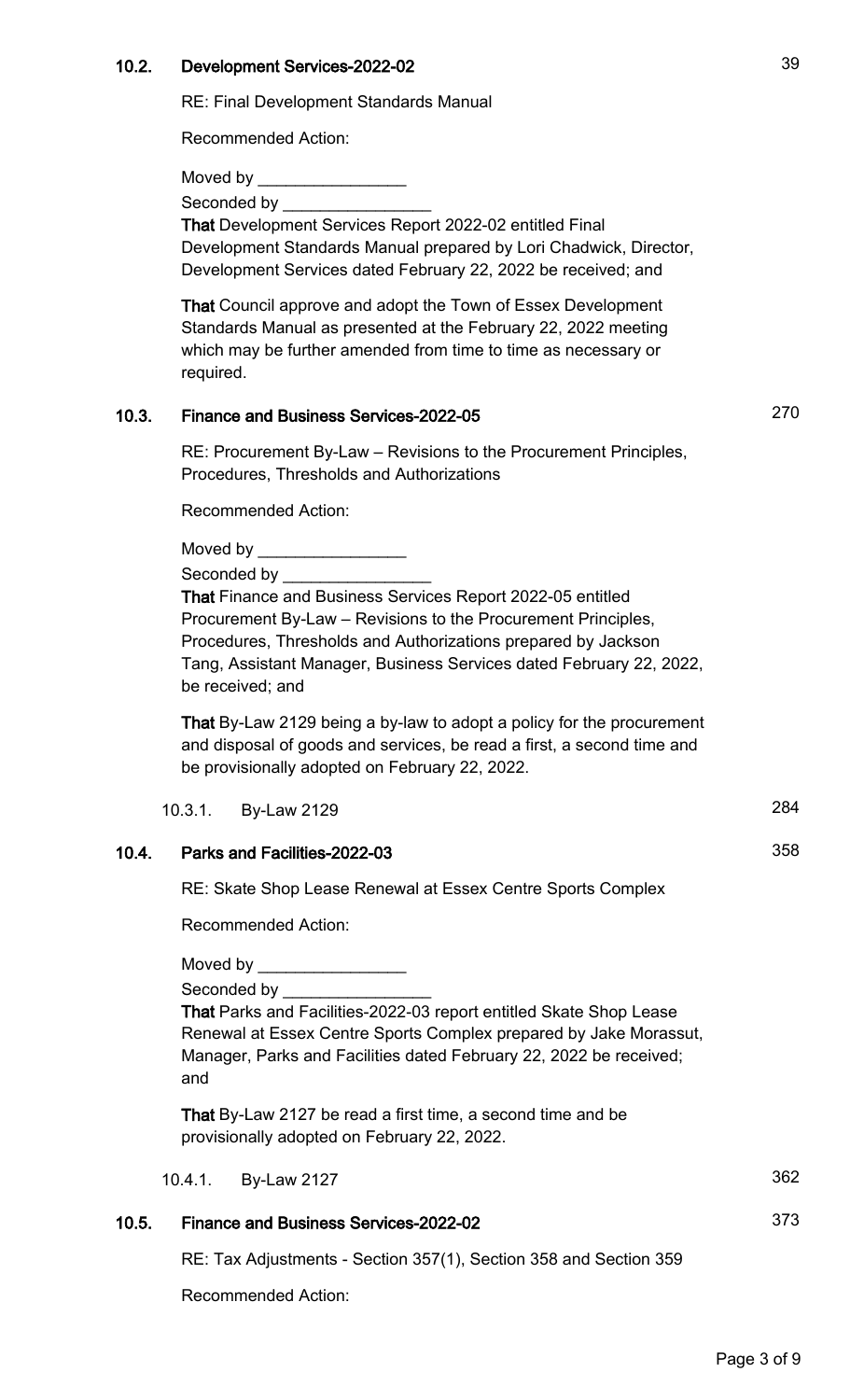Moved by \_\_\_\_\_\_\_\_\_\_\_\_\_\_\_\_

Seconded by

That Finance and Business Services-2021-04 report entitled Tax Adjustments – Section 357.(1), 358 and 359 prepared by Kate Giurissevich, CPA, CA dated February 22, 2022 be received; and

That Council approve the cancellation, reduction, refund, or increase of taxes in accordance with the provisions of Section 357(1), Section 358 and Section 359 of the Municipal Act, 2001.

## 10.6. Economic Development-2022-03 380

RE: Building Report and Development Overview January 2022

Recommended Action:

Moved by

Seconded by

That Economic Development-2022-03 report entitled Building Report and Development Overview January 2022 prepared by Nelson Silveira, Economic Development Officer dated February 22, 2022, be received for information.

## 10.7. Legal and Legislative Services-2022-07 388

RE: Court of Revision for Brush Drain: Repair and Improvement

Recommended Action:

Moved by **Example** 

Seconded by \_\_\_\_\_\_

That the following three (3) members of the Drainage Board: Kirk Carter, Percy Dufour and Felix Weigt-Bienzle be appointed to sit as members of the Court of Revision to be convened for the Brush Drain: Repair and Maintenance, Geographic Township of Colchester North, Project REI2020D030 pursuant to the Report prepared by Gerard Rood, Professional Engineer, Rood Engineering Inc., and dated December 23, 2021 (hereinafter the "Report"), such Court of Revision to be scheduled for 5:00 pm on March 22, 2022 via electronic meeting; and

That By-Law 2131 being a by-law to provide for the Brush Drain: Repair and Maintenance, Geographic Township of Colchester North, Project REI2020D030, be read a first and second time and be provisionally adopted on February 22, 2022.

10.7.1. By-Law 2131 476

## 10.8. Legal and Legislative Services-2022-08 479

RE: Court of Revision for Brooks Drain: Maintenance Schedule

Recommended Action:

Moved by  $\_\_$ 

Seconded by

That the following three (3) members of the Drainage Board: Kirk Carter, Percy Dufour and Felix Weigt-Bienzle be appointed to sit as members of the Court of Revision to be convened for the Brooks Drain: Maintenance Schedule, Geographic Township of Colchester South, Project REI2020D026 pursuant to the Report prepared by Gerard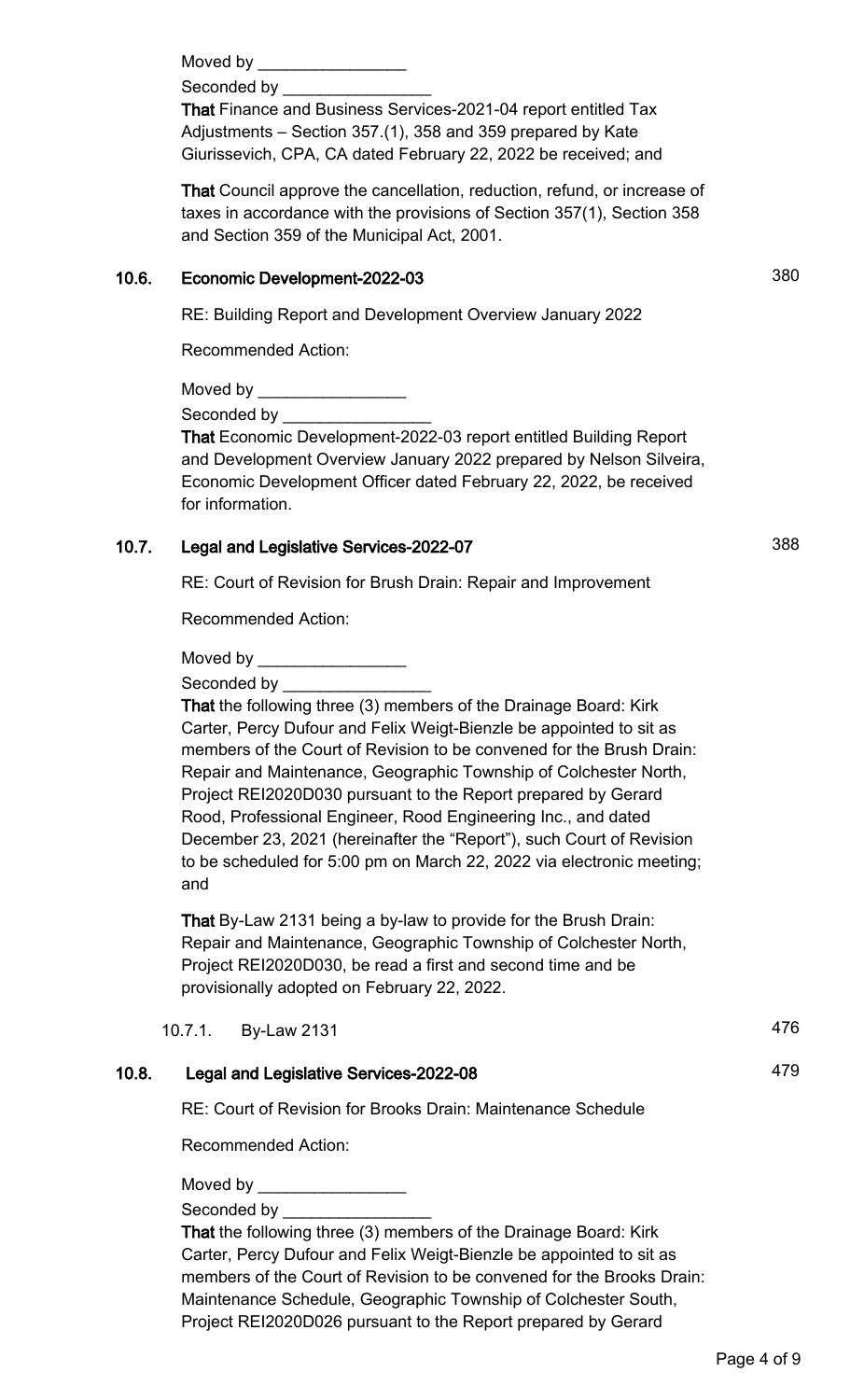Rood, Professional Engineer, Rood Engineering Inc., and dated December 21, 2021 (hereinafter the "Report"), such Court of Revision to be scheduled for 5:00 pm on March 22, 2022 via electronic meeting; and

That By-Law 2130 being a by-law to provide for the Brooks Drain: Maintenance Schedule, Geographic Township of Colchester North, Project REI2020D026, be read a first and second time and be provisionally adopted on February 22, 2022.

10.8.1. By-Law 2130 505

## 11. Reports from Youth Members

## 12. County Council Update

# 12.1. Essex County Council Regular Meeting Minutes - January 19, 2022 **508**

| Moved by                                                                   |
|----------------------------------------------------------------------------|
| Seconded by <b>Seconded</b> by                                             |
| <b>That the minutes of the Regular County Council Meeting held January</b> |
| 19, 2022 be received.                                                      |

#### 13. Correspondence

## 13.1. Correspondence to be received

|         | Moved by ___________________<br>Seconded by Seconded by<br>That all of the correspondence listed in Agenda Item 13.1 be received<br>and, where indicated, to further share such information with the<br>community using suitable methods of communication. |     |
|---------|------------------------------------------------------------------------------------------------------------------------------------------------------------------------------------------------------------------------------------------------------------|-----|
| 13.1.1. | <b>Association of Municipalities Ontario</b>                                                                                                                                                                                                               | 518 |
|         | RE: Policy Update - Housing Affordability Task Force Report,<br>Call to Re-examine Hospital Capital Funding                                                                                                                                                |     |
| 13.1.2. | The Corporation of the City of Brantford                                                                                                                                                                                                                   | 520 |
|         | RE: Addressing the Revolving Door of Justice – Accountability<br>for Sureties and Swift Justice                                                                                                                                                            |     |
| 13.1.3. | The Corporation of the City of Sarnia                                                                                                                                                                                                                      | 522 |
|         | <b>RE: "Catch and Release" Justice</b>                                                                                                                                                                                                                     |     |
| 13.1.4. | The Corporation of the City of Sarnia                                                                                                                                                                                                                      | 526 |
|         | <b>RE: Dissolve Ontario Land Tribunal</b>                                                                                                                                                                                                                  |     |
| 13.1.5. | Town of Halton Hills                                                                                                                                                                                                                                       | 529 |
|         | <b>RE: Dissolve Ontario Land Tribunal</b>                                                                                                                                                                                                                  |     |
| 13.1.6. | Clearview                                                                                                                                                                                                                                                  | 534 |
|         | RE: Funding Support for Infrastructure Projects -<br><b>Bridge/Culvert Replacements in Rural Municipalities</b>                                                                                                                                            |     |
| 13.1.7. | <b>Health Canada</b>                                                                                                                                                                                                                                       | 535 |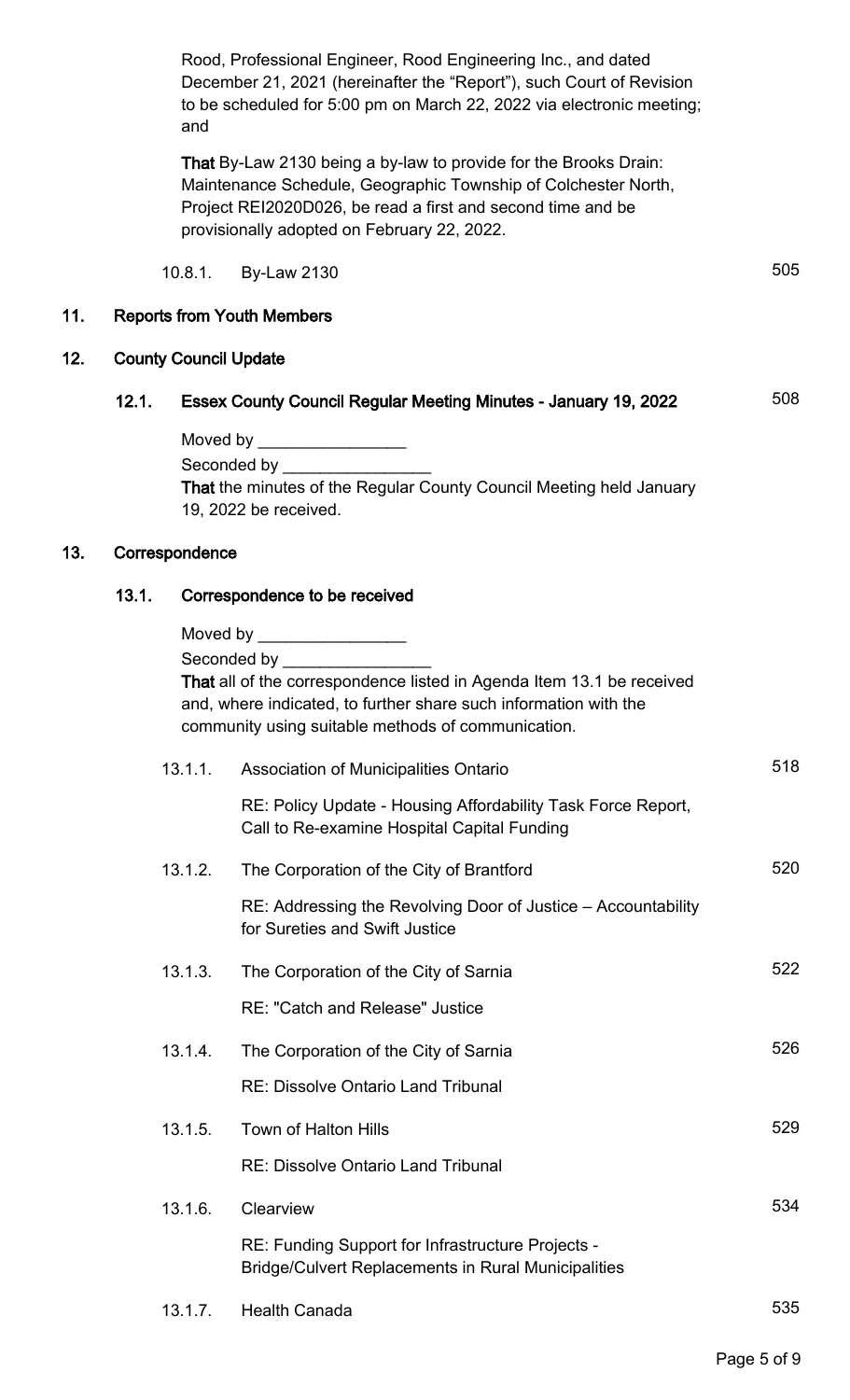|     |                     |                                                  | RE: Response to Town of Essex's Concerns relating to The<br><b>Cannabis Act and Cannabis Regulations</b>                                                                                                                                        |     |
|-----|---------------------|--------------------------------------------------|-------------------------------------------------------------------------------------------------------------------------------------------------------------------------------------------------------------------------------------------------|-----|
|     | 13.2.               |                                                  | Correspondence to be considered for receipt and support                                                                                                                                                                                         |     |
|     |                     | 13.2.1.                                          | City of Windsor                                                                                                                                                                                                                                 | 545 |
|     |                     |                                                  | RE: Rent Supplement Program Expiries and Mitigation<br>Strategy - City Wide                                                                                                                                                                     |     |
|     |                     |                                                  | Moved by ____________________<br>That the correspondence from the City of Windsor entitled<br>Rent Supplement Program Expires and Mitigation Strategy -<br>City Wide be received or received and supported.                                     |     |
|     |                     | 13.2.2.                                          | <b>Property Standards Committee</b>                                                                                                                                                                                                             | 547 |
|     |                     |                                                  | RE: Extension of Ray Beneteau's Term with the Property<br><b>Standards Committee</b>                                                                                                                                                            |     |
|     |                     |                                                  | Moved by _____________________                                                                                                                                                                                                                  |     |
|     |                     |                                                  | That the request from Ray Beneteau requesting that his<br>appointment to the Property Standards Committee be<br>extended to November 15, 2022 to coincide with the end of the<br>current term of Council be received or received and supported. |     |
|     |                     | 13.2.3.                                          | Arts, Culture and Tourism Committee                                                                                                                                                                                                             | 548 |
|     |                     |                                                  | RE: Resignation of Jeannette Kervoelen from the Arts, Culture<br>and Tourism Committee                                                                                                                                                          |     |
|     |                     |                                                  | Seconded by _________________<br>That a letter be sent to Jeannette Kervoelen thanking her for<br>her time spent on the Arts, Culture and Tourism Committee.                                                                                    |     |
| 14. |                     |                                                  | <b>Committee Meeting Minutes</b>                                                                                                                                                                                                                |     |
|     |                     |                                                  | Moved by ____________________                                                                                                                                                                                                                   |     |
|     |                     | Seconded by __________<br>adopted as circulated. | That all the Committee Meeting minutes listed in Agenda Item 14, together with<br>any recommendations to Council noted therein, be received, approved and                                                                                       |     |
|     | 14.1.               |                                                  | Essex Heritage Committee - October 28, 2021                                                                                                                                                                                                     | 549 |
|     | 14.2.               |                                                  | Co-An Park - November 24, 2021                                                                                                                                                                                                                  | 553 |
|     | 14.3.               |                                                  | Essex Heritage Committee - January 27, 2022                                                                                                                                                                                                     | 557 |
| 15. | <b>Financial</b>    |                                                  |                                                                                                                                                                                                                                                 |     |
| 16. | <b>New Business</b> |                                                  |                                                                                                                                                                                                                                                 |     |
|     | 16.1.               |                                                  | <b>Councillor Bondy</b>                                                                                                                                                                                                                         | 563 |
|     |                     |                                                  | RE: Improve the level of safety at the intersection of County Road 23<br>and County Road 20                                                                                                                                                     |     |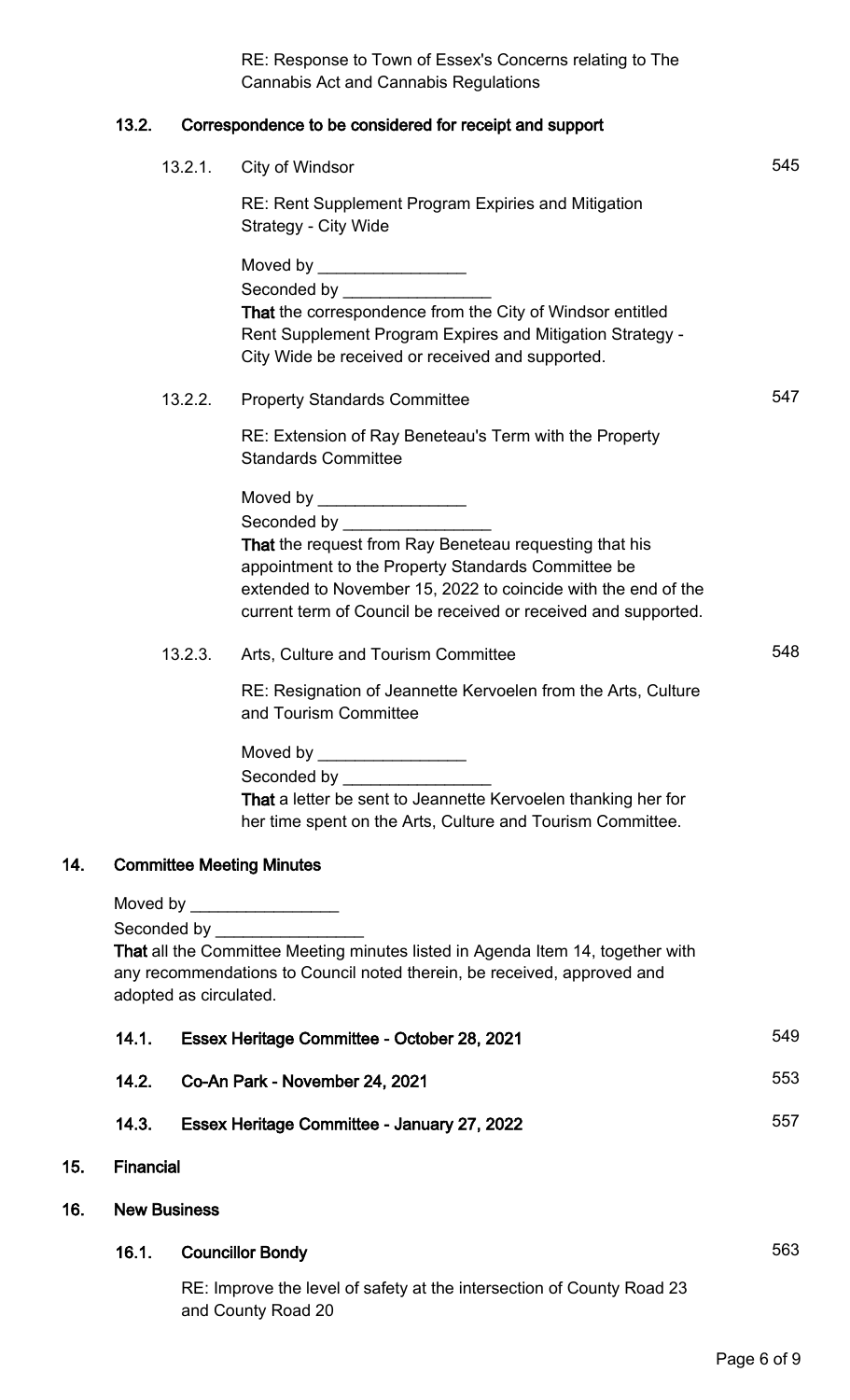Correspondence from the County of Essex to the Municipality of Kingsville dated June 25, 2021

Moved by  $\_$ 

Seconded by

That Essex Council request that the County of Essex lower the speed limit approaching the intersection, paint road markings, install a flashing stop sign and complete the road markings as per the recommendation in the correspondence from the County of Essex to the Municipality of Kingsville dated June 25, 2021.

## 17. Notices of Motion

#### 17.1. The following Notice of Motion were presented at the February 7, 2022 Regular Council Meeting and are being brought forward this evening for Council's consideration:

17.1.1. Councillor Bondy

Moved by Councillor Bondy Seconded by

That Council give direction to Administration to explore and report back the cost of rehabilitating County Road 20 from Walnut Street easterly to the County of Essex Connecting Link limit in the Community of Harrow, and that the County of Essex be consulted on completing this in partnership under the connecting link agreement.

17.1.2. Councillor Verbeek

Moved by Councillor Verbeek Seconded by That Council have a discussion regarding the return to inperson meetings.

# 18. Reports and Announcements from Council Members

# 19. By-Laws

# 19.1. By-Laws that require a third and final reading

19.1.1. By-Law 2122 564

Being a by-law to confirm the proceedings of the February 7, 2022, Regular Meeting of Council of The Corporation of the Town of Essex

Moved by  $\_\_$ 

Seconded by

That By-Law 2122 being a by-law to confirm the proceedings of the February 7, 2022, Regular Meeting of Council of The Corporation of the Town of Essex be read a third time and finally passed on February 22, 2022.

# 19.2. By-Laws that require a first, second, third and final reading

19.2.1. By-Law 2126 566

Being a by-law to adopt the 2022 Operating and Capital Budget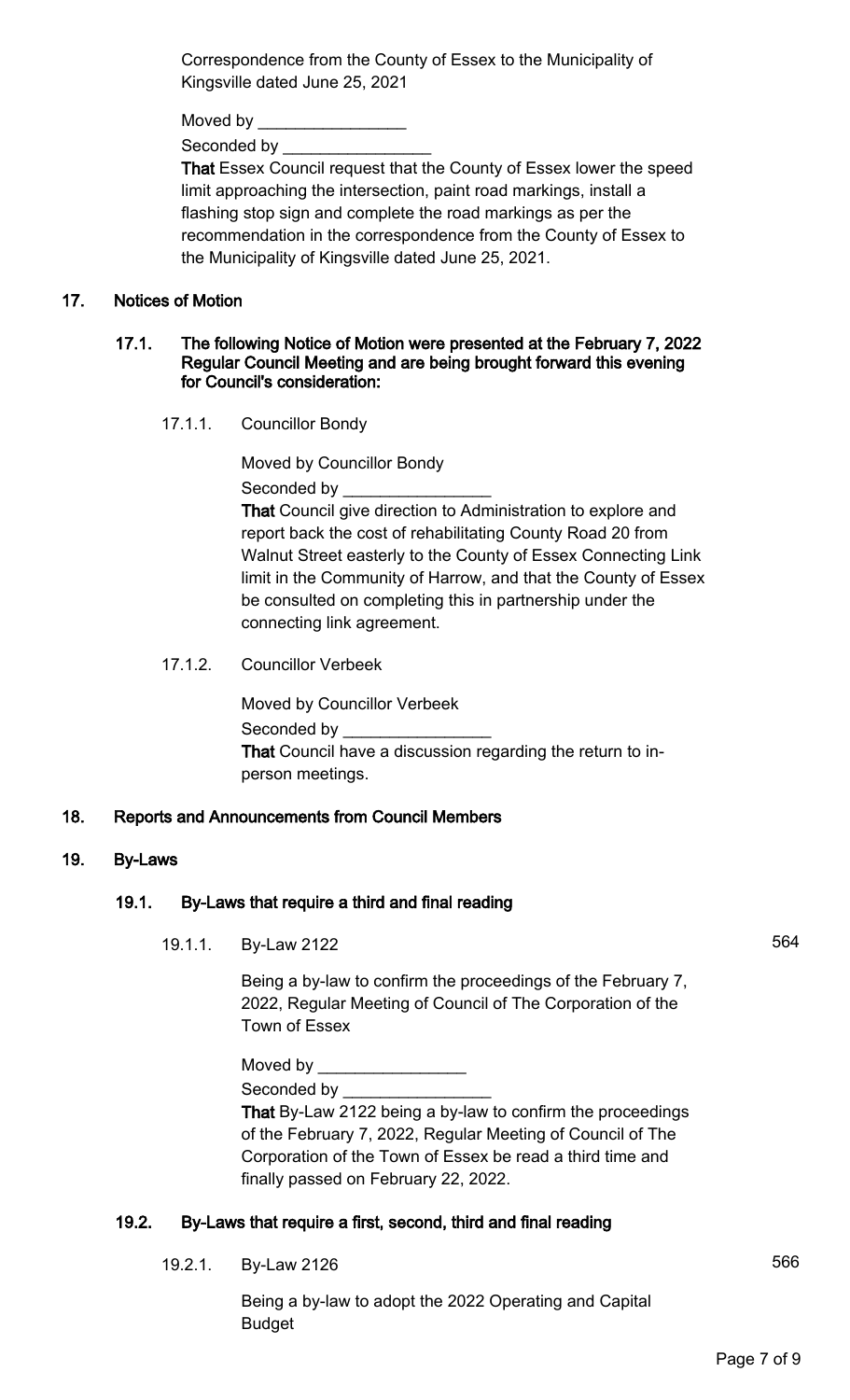|     |                               | Seconded by ________________<br>That By-Law 2126 being a by-law to adopt the 2022 Operating<br>and Capital Budget be read a first, a second and a third time<br>and finally passed on February 22, 2022.                                                                                                                               |     |
|-----|-------------------------------|----------------------------------------------------------------------------------------------------------------------------------------------------------------------------------------------------------------------------------------------------------------------------------------------------------------------------------------|-----|
|     | 19.2.2.                       | <b>By-Law 2057</b>                                                                                                                                                                                                                                                                                                                     | 649 |
|     |                               | <b>RE: Pathway to Potential Service Contract</b>                                                                                                                                                                                                                                                                                       |     |
|     |                               | Being a by-law to authorize the execution of an Agreement<br>between The Corporation of the Town of Essex and The<br>Corporation of the City of Windsor                                                                                                                                                                                |     |
|     |                               | Moved by ____________________<br>Seconded by __________________<br>That By-Law 2057 being a by-law to authorize the execution of<br>an Agreement between The Corporation of the Town of Essex<br>and The Corporation of the City of Windsor be read a first, a<br>second, and a third time and finally passed on February 22,<br>2022. |     |
|     | 19.2.3.                       | <b>By-Law 2133</b>                                                                                                                                                                                                                                                                                                                     | 679 |
|     |                               | Being a by-law to provide for the issue of debentures in the<br>amount of \$281,136.07 for works completed for drains                                                                                                                                                                                                                  |     |
|     |                               | Moved by ____________________<br>Seconded by ___________________<br>That By-Law 2133 being a by-law to provide for the issue of<br>debentures in the amount of \$281,136.07 for works completed<br>for drains be read a first, a second and a third time and finally<br>passed on February 22, 2022.                                   |     |
|     | 19.3.                         | By-Laws that require a first and second reading                                                                                                                                                                                                                                                                                        |     |
|     | 19.3.1.                       | <b>By-Law 2134</b>                                                                                                                                                                                                                                                                                                                     | 683 |
|     |                               | Being a by-law to confirm the proceedings of the February 22,<br>2022, Regular Meeting of Council of The Corporation of the<br>Town of Essex                                                                                                                                                                                           |     |
|     |                               | Moved by ___________________<br>Seconded by <b>Seconded</b> by <b>Seconded</b> by<br>That By-Law 2134 being a by-law to confirm the proceedings<br>of the February 22, 2022, Regular Meeting of Council of The<br>Corporation of the Town of Essex be read a first, a second and<br>be provisionally adopted on February 22, 2022.     |     |
| 20. | Adjournment                   |                                                                                                                                                                                                                                                                                                                                        |     |
|     | Moved by ____________________ | Seconded by __________________<br>That the meeting be adjourned at [TIME].                                                                                                                                                                                                                                                             |     |
|     |                               |                                                                                                                                                                                                                                                                                                                                        |     |

# 21. Future Meetings

## 21.1. Monday, February 28, 2022 - 5:30 - 7:30 PM Special Council Meeting

RE: Ward 3 Council Vacancy Applications